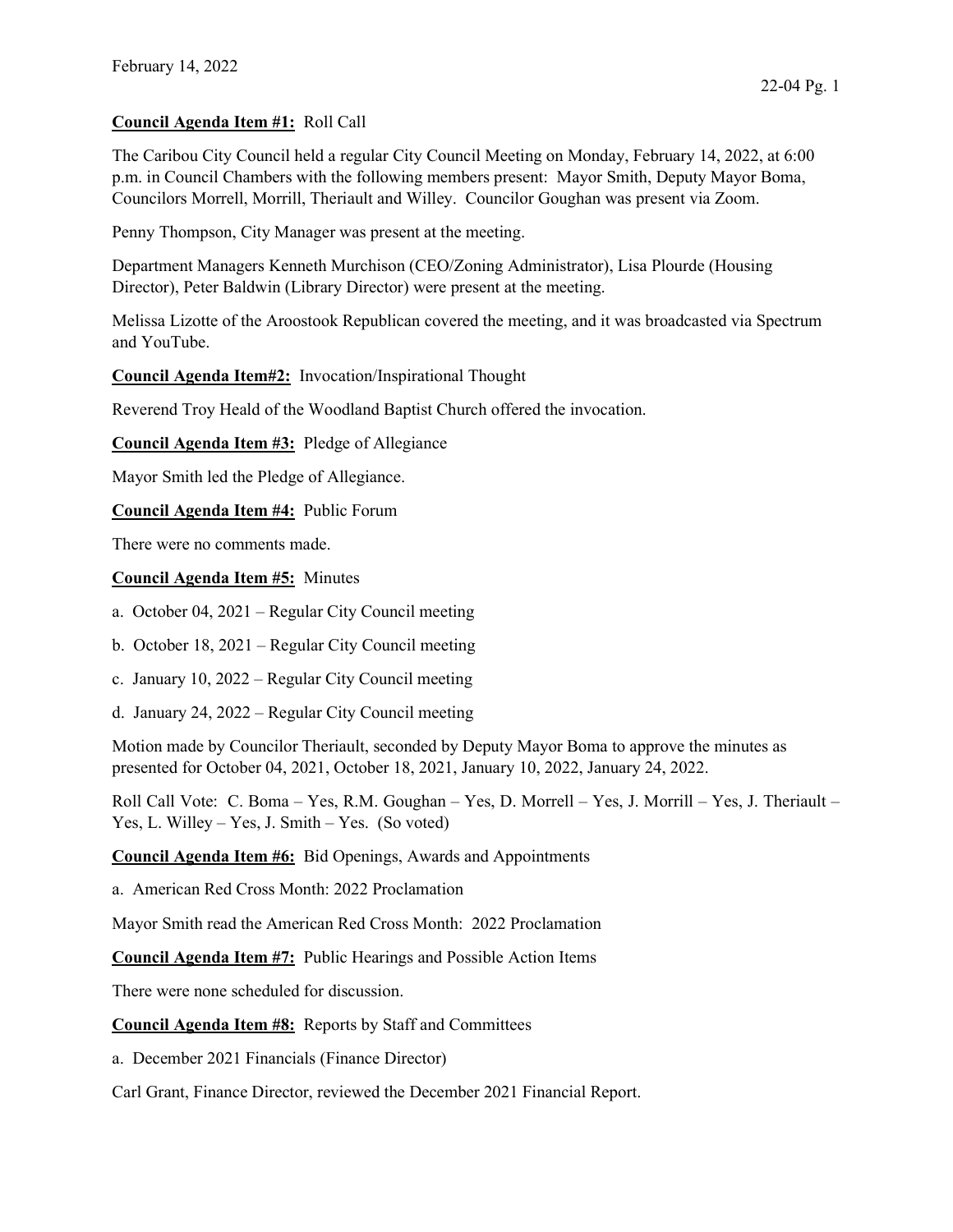Motion made by Councilor Theriault, seconded by Councilor Willey to accept the December 2021 Financials as presented.

Roll Call Vote: C. Boma – Yes, R.M. Goughan – Yes, D. Morrell – Yes, J. Morrill – Yes, J. Theriault – Yes, L. Willey – Yes, J. Smith – Yes. (So voted)

b. Taxes paid on properties acquired through automatic lien process (Finance Director)

Carl Grant, Finance Director explained that the property on the Access Highway owned by Dwayne Blackwell has been paid in full on February 1, 2022, one day late per the City tax acquired policy.

Motion made by Councilor Goughan, seconded by Councilor Morrell to accept the payment by Dwayne Blackwell and issue a quitclaim for Map 11 Lot 42-B.

Roll Call Vote: C. Boma – No, R.M. Goughan – Yes, D. Morrell – Yes, J. Morrill – Yes, J. Theriault – No, L. Willey – Yes, J. Smith – Yes. (So voted)

c. Manager's Report

Manager Thompson reviewed the City Manager's Report dated February 11, 2022.

Council Agenda Item #9: New Business, Ordinances and Resolutions

a. Discussion and possible action on Caribou Professional Firefighters, IADD Local 5191 3-yr contract

Motion made by Deputy Mayor Boma, seconded by Councilor Theriault to accept the terms of the collective bargaining agreement with Caribou Professional Firefighters, IAFF Local 5191 as was presented and agreed upon as of the ratification date.

Roll Call Vote: C. Boma – Yes, R.M. Goughan – No, D. Morrell – No, J. Morrill – Yes, J. Theriault – Yes, L. Willey – Yes, J. Smith – Yes. (So voted)

b. Ordinance Number 3, 2022 Series, Amending Chapter 13 Land Use Ordinance (Home Occupation)

Mayor Smith introduced Ordinance Number 3, 2022 Series, Amending Chapter 13 Land Use Ordinance (Home Occupation)

c. Resolution to allow employees to retain up to 40 hours of 2021 unused vacation time

Mayor Smith read Resolution 02-01-2022 regarding allowing employees to bank up to 40 hours of vacation time from the previous year.

Manager Thompson explained that at the meeting January 24<sup>th</sup> they had a first read of Resolution 02-01-2022, and that it was passed in 2021 as a one-time occurrence due to the pandemic. She explained that the community and workforce are still dealing with the same issues as last year and the pandemic has stretched on longer than anyone had predicted causing some members of staff not to be able to take time off and use their earned vacation time.

The agenda item is to ask if the Council would consider allowing those employees with unused 2021 vacation time to roll up to 40 hours into 2022. All time off would still need to be approved in accordance with the policies set forth by the City of Caribou personnel policies and the best interest of the departments as not to create overtime.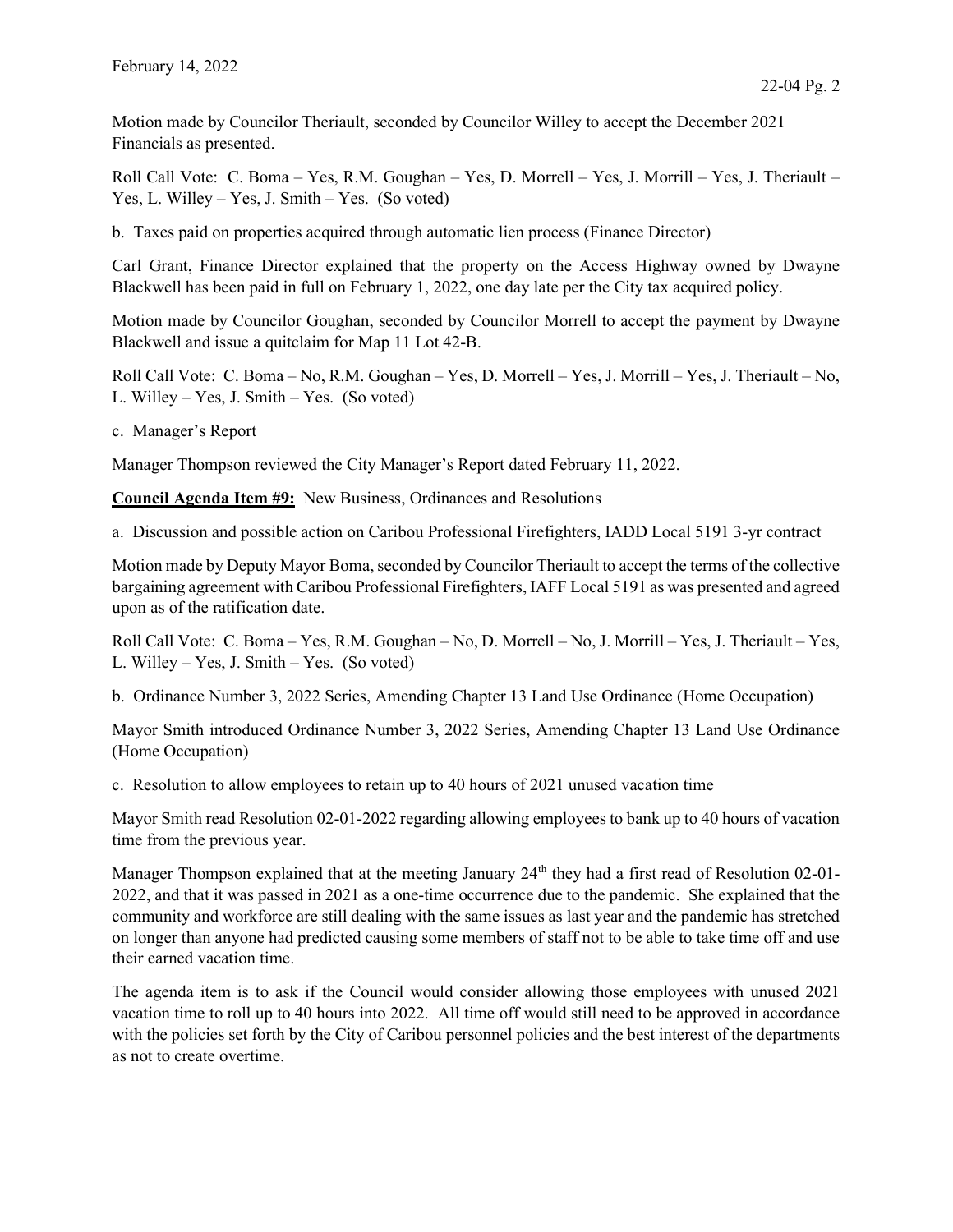Council discussed the importance of employees using their vacation time and taking time for themselves. They also explained that this is a one-time occurrence and would not look to seeing it again in the future.

Motion made by Councilor Willey, seconded by Councilor Theriault to approve Resolution 02-01-2022 allowing employees to retain up to 40 hours of vacation time from 2021.

Roll Call Vote: C. Boma – Yes, R.M. Goughan – Yes, D. Morrell – No, J. Morrill – Yes, J. Theriault – Yes, L. Willey – Yes, J. Smith – Yes. (So voted)

d. 2022 Priorities and Goals Discussion

Manager Thompson explained that she is trying to get a feeling of what the Council would like to be the focuses for 2022. She has explained that she has learned from researching different grants that the City needs to have formal priorities and community goals that line up with the grants, making this exercise very important. From a previous conversation, Manager Thompson asked to please give a "1" to an item you feel most strongly about moving forward with in 2022 up to a maximum of five goals.

e. Letter of Intent for Aroostook County ARPA Funds

Manager Thompson explained that the deadline for submitting the Letter of Intent for Aroostook County ARPA Funds is tomorrow, Tuesday, February 15<sup>th</sup>.

Motion made by Councilor Willey, seconded by Councilor Theriault to allow City Staff to submit a letter of intent on behalf of the City.

Roll Call Vote: C. Boma – Yes, R.M. Goughan – Yes, D. Morrell – Yes, J. Morrill – Yes, J. Theriault – Yes, L. Willey – Yes, J. Smith – Yes. (So voted)

Council Agenda Item #10: Old Business

There were no items scheduled for discussion.

Council Agenda Item #11: Reports and Discussion by Mayor and Council Members

Mayor Smith read a letter of support that is being submitted by Manager Thompson regarding the Aroostook Band of Micmac's economic venture to expand their fish hatchery.

Councilor Goughan asked when the broadband meeting was going to be held.

Mayor Smith stated that the Broadband meeting will be held February 22<sup>nd</sup> at 6:00 p.m. in the Council Chambers.

Council Agenda Item #12: Next Regular Meetings: February 28, March 14 & 28

Council Agenda Item #13: Executive Session(s) (May be called to discuss matters identified under MRSA, Title 1, §405.6)

Council did not enter Executive Session.

Council Agenda Item #14: Adjournment

Motion made by Councilor Theriault, seconded by Councilor Willey to adjourn the meeting at 7:52 p.m.

Roll Call Vote: C. Boma – Yes, R.M. Goughan – Yes, D. Morrell – Yes, J. Morrill – Yes, J. Theriault – Yes, L. Willey – Yes, J. Smith – Yes. (So voted)